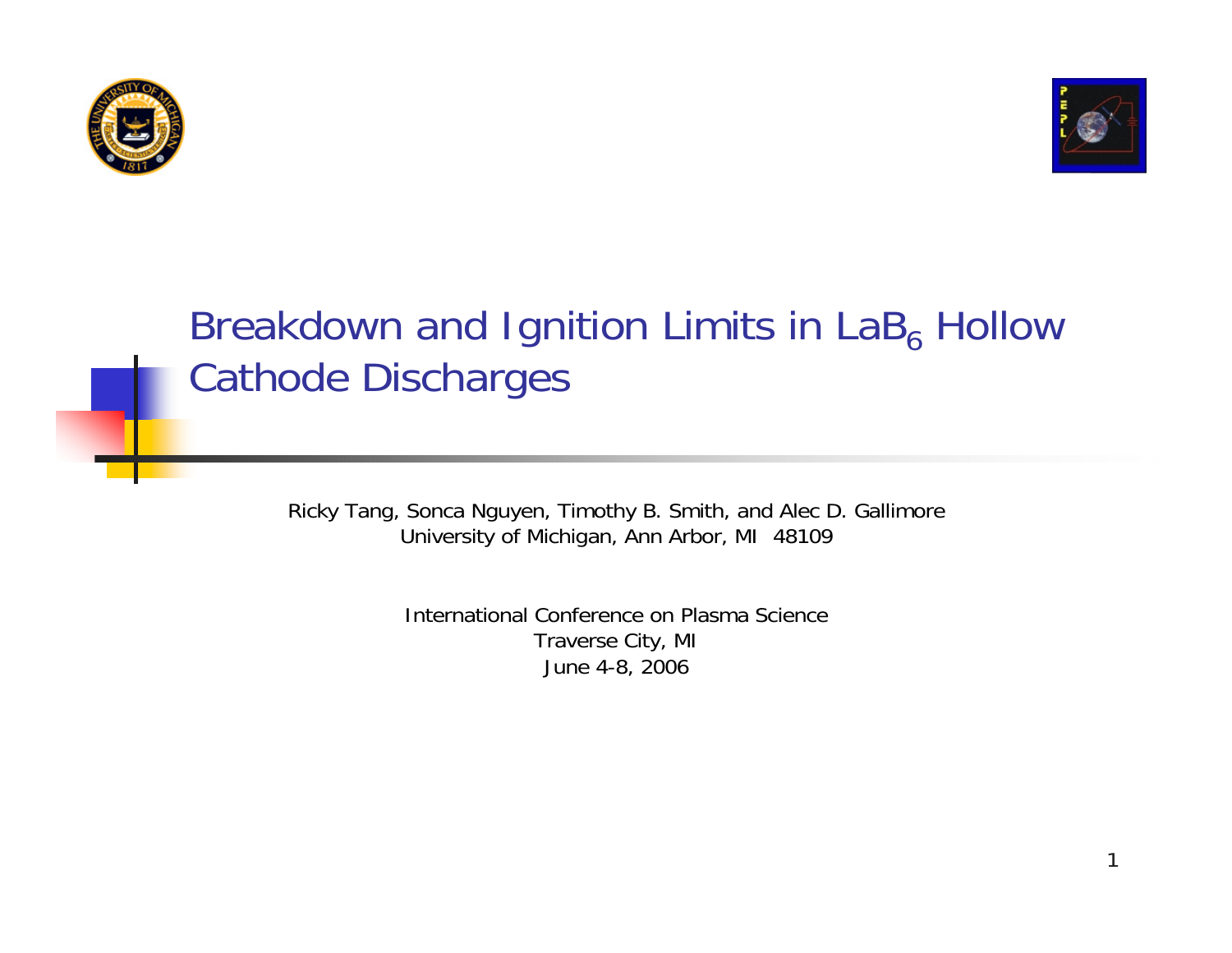

### **Contents**

- $\mathcal{L}_{\mathcal{A}}$ Motivation
- $\mathcal{L}_{\text{max}}$ Cathode Assembly
- $\mathbb{R}^n$ Experimental Setup
- $\| \cdot \|$  Results
	- $\blacksquare$ Breakdown Voltage Characteristics
	- **Current Profile**
	- **Frequency Spectrum**
- $\mathcal{L}_{\text{max}}$ Conclusion & Future Work
- $\sim 10$ References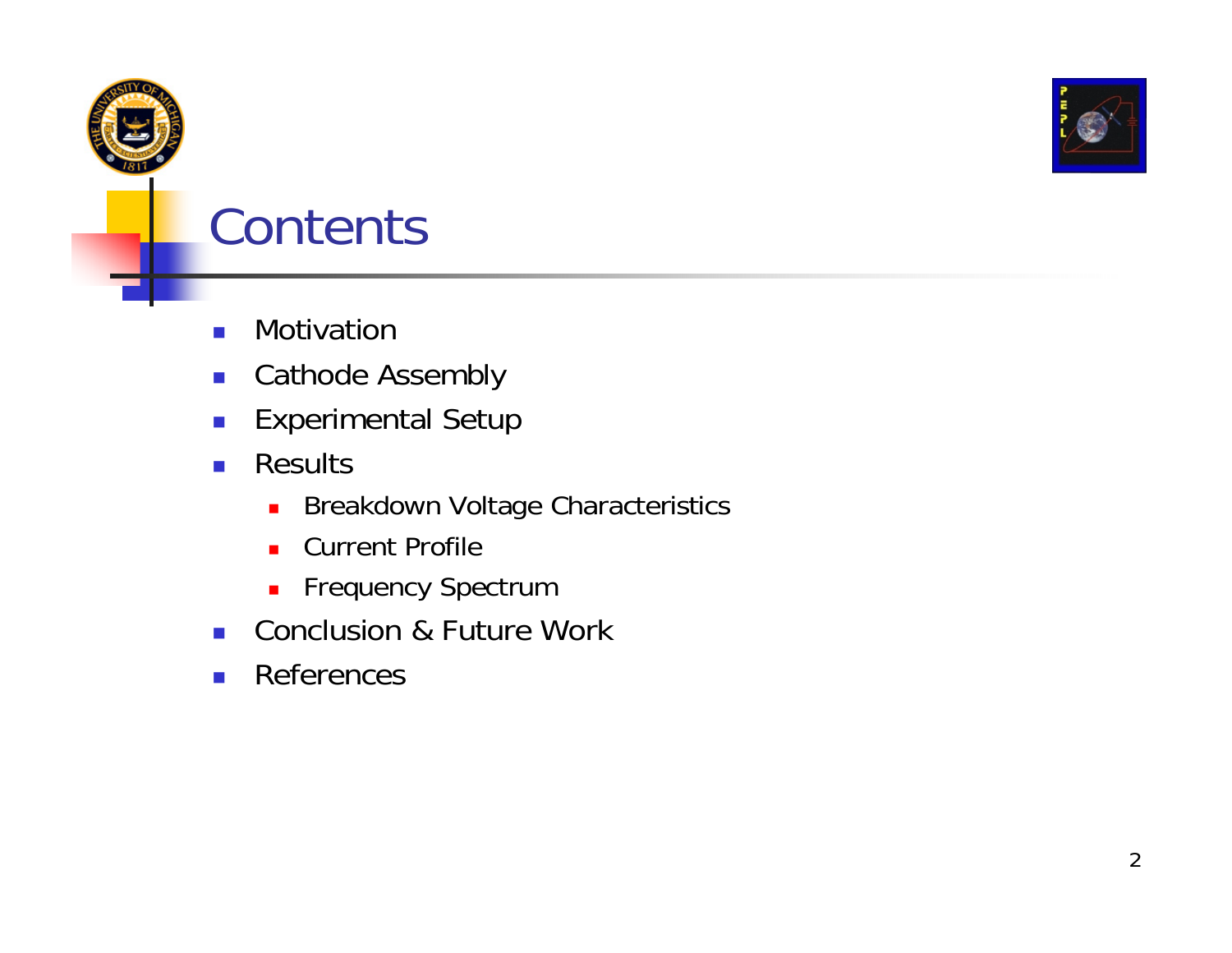

# **Motivation**

- Two major failure modes for conventional hollow cathode emitter poisoning and heater failure
- $\mathcal{L}_{\mathcal{A}}$ **L**aB<sub>6</sub> is two orders of magnitude less sensitive to oxygen poisoning<sup>1</sup>
- $\mathcal{C}^{\mathcal{A}}$ **E** Erosion rate for LaB<sub>6</sub> is lower for emission currents below 13 A/cm<sup>2</sup> (Ref. 2)
- $\overline{\phantom{a}}$ **LaB**<sub>6</sub> operation temperature is higher to attain similar emission current densities<sup>1</sup> due to higher low-temperature work function
	- г Heater elimination increases robustness and simplicity
- $\sim$ As a first attempt toward testing the feasibility of heaterless  $\text{LaB}_6$ operation, we performed a series of experiments with a LaB<sub>6</sub> hollow cathode to assess its breakdown and ignition characteristics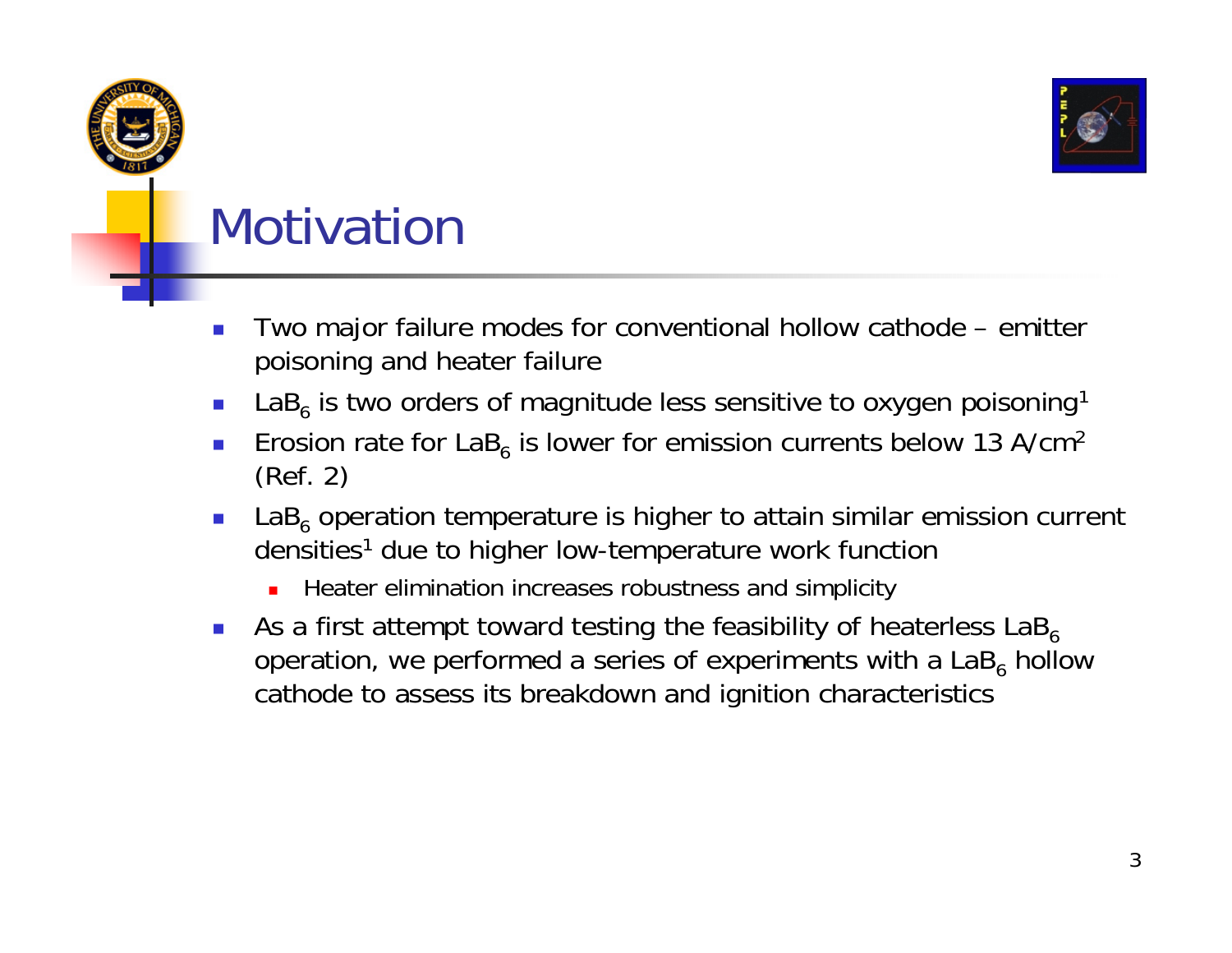



#### MAI Cathode Assembly



Orifice diameter: 4.25mmKeeper-orifice distance: 9.0mm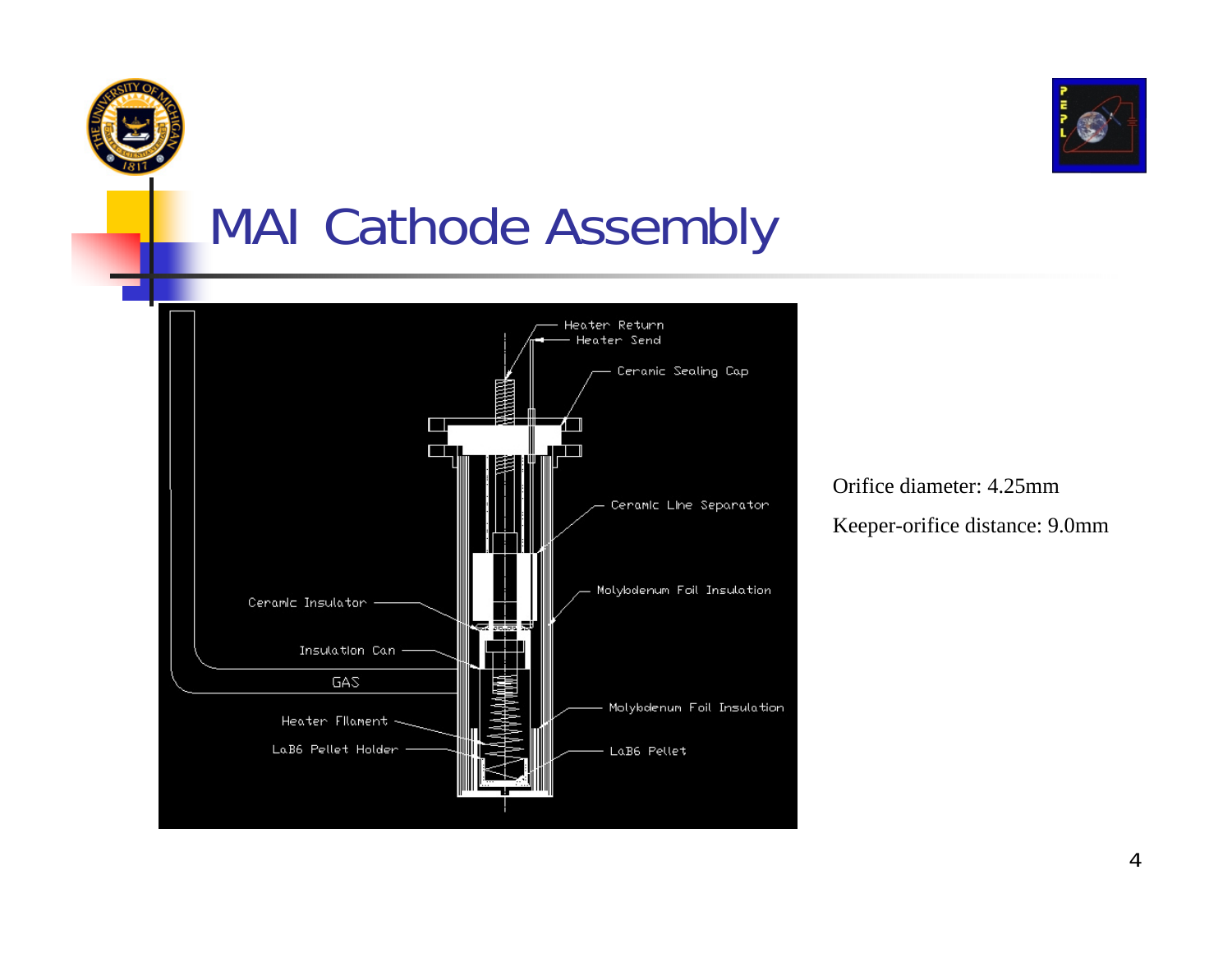

### Experimental Setup





- 1. All testing done in a 2-meter-long by 0.6 meter-diameter cathode test facility (CTF) at PEPL
- 2. Cathode conditioned by initiating a Xe flow of 10sccm and heating the  $LaB<sub>6</sub>$  pellet first at 6A for 5 mins followed by 12A for 10 mins
- 3. Keeper operates at a current limit of 1A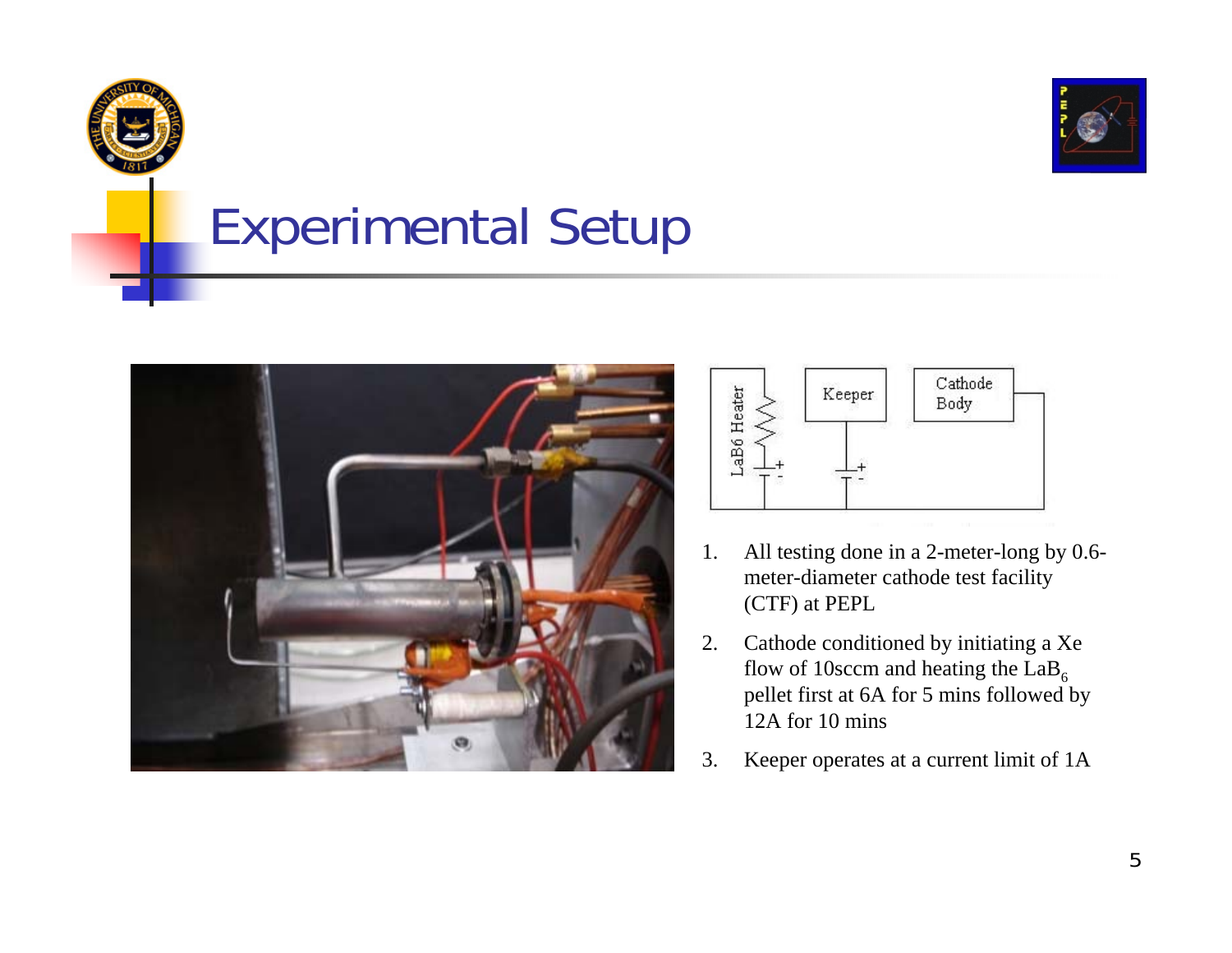



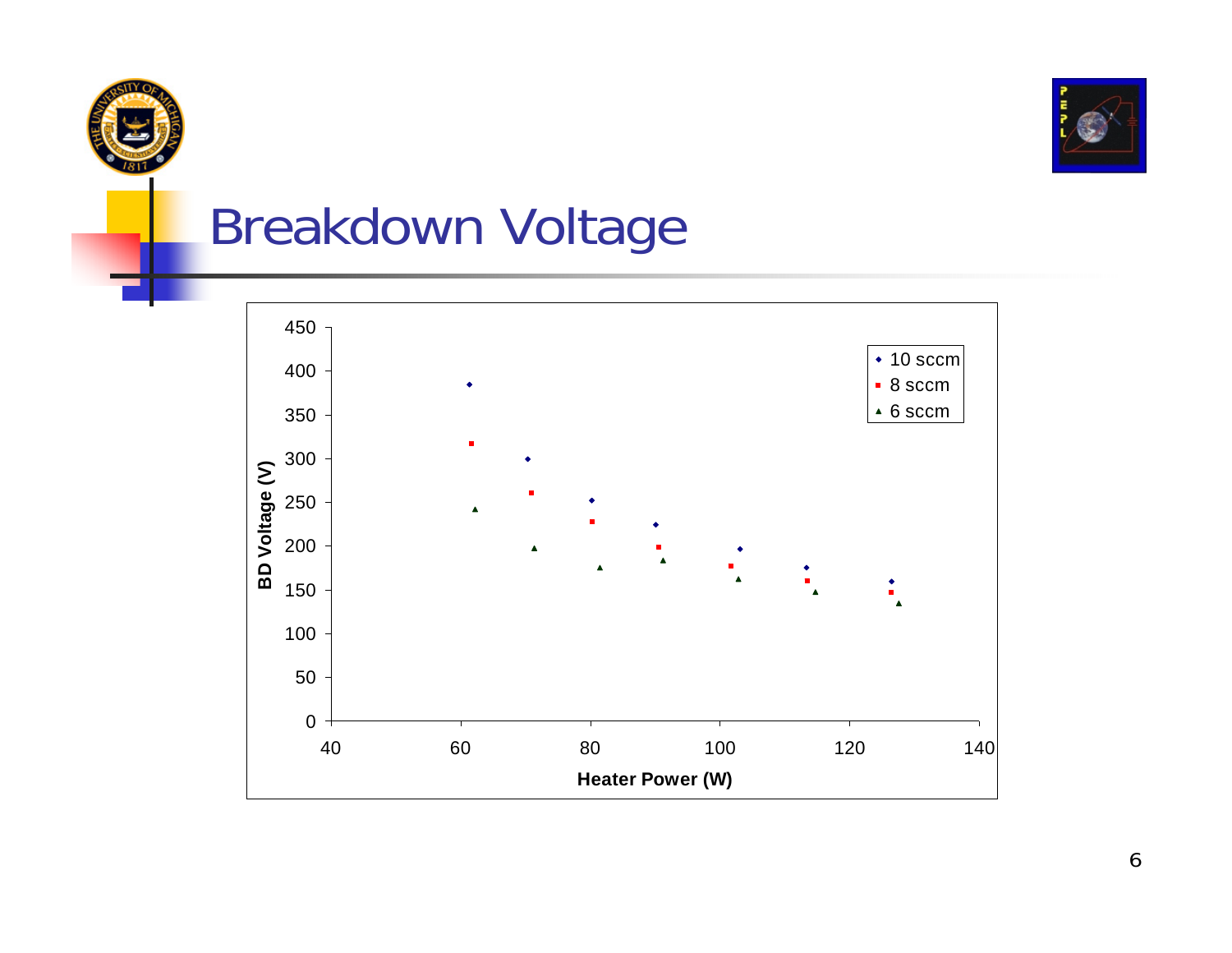



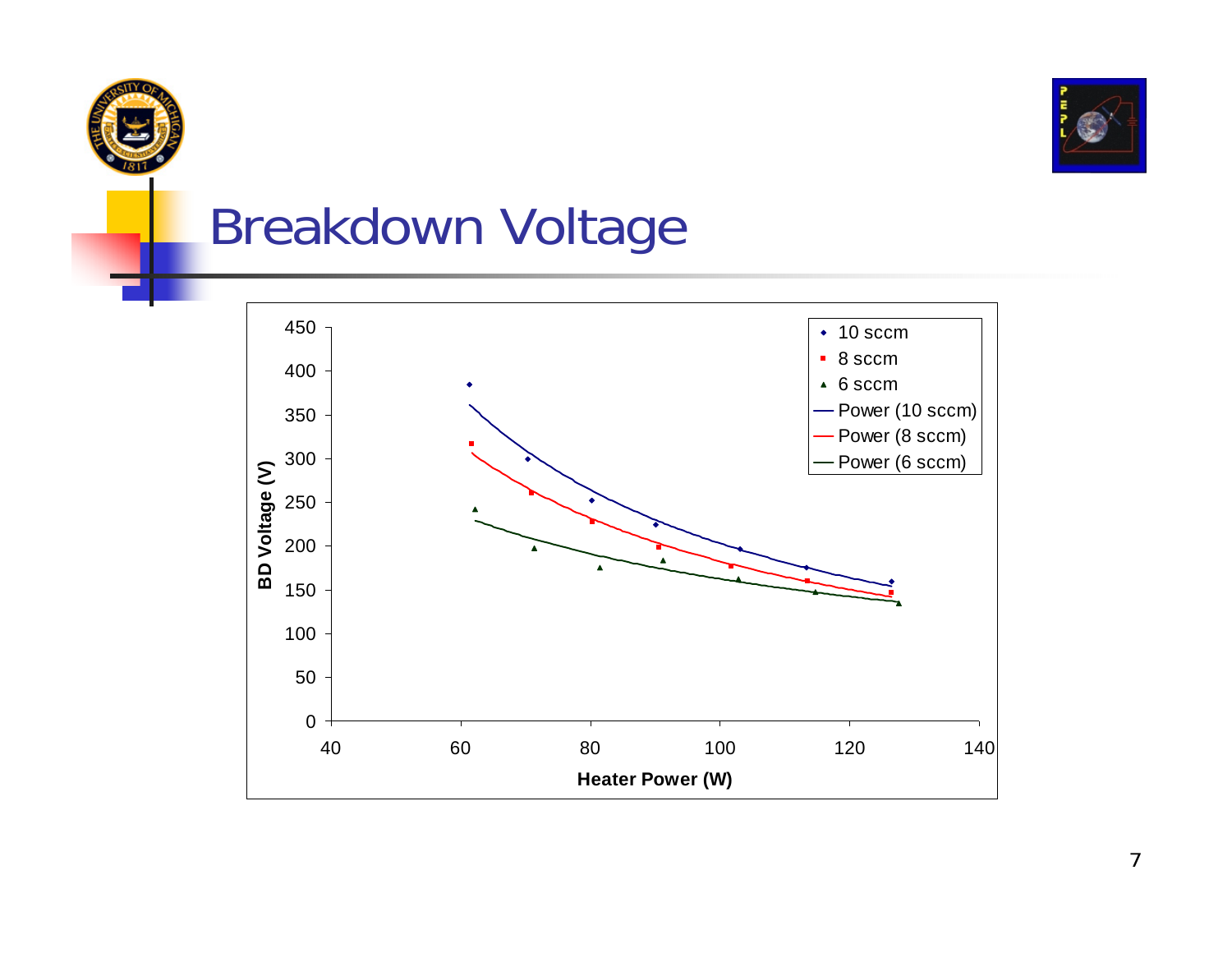

#### Current Profile

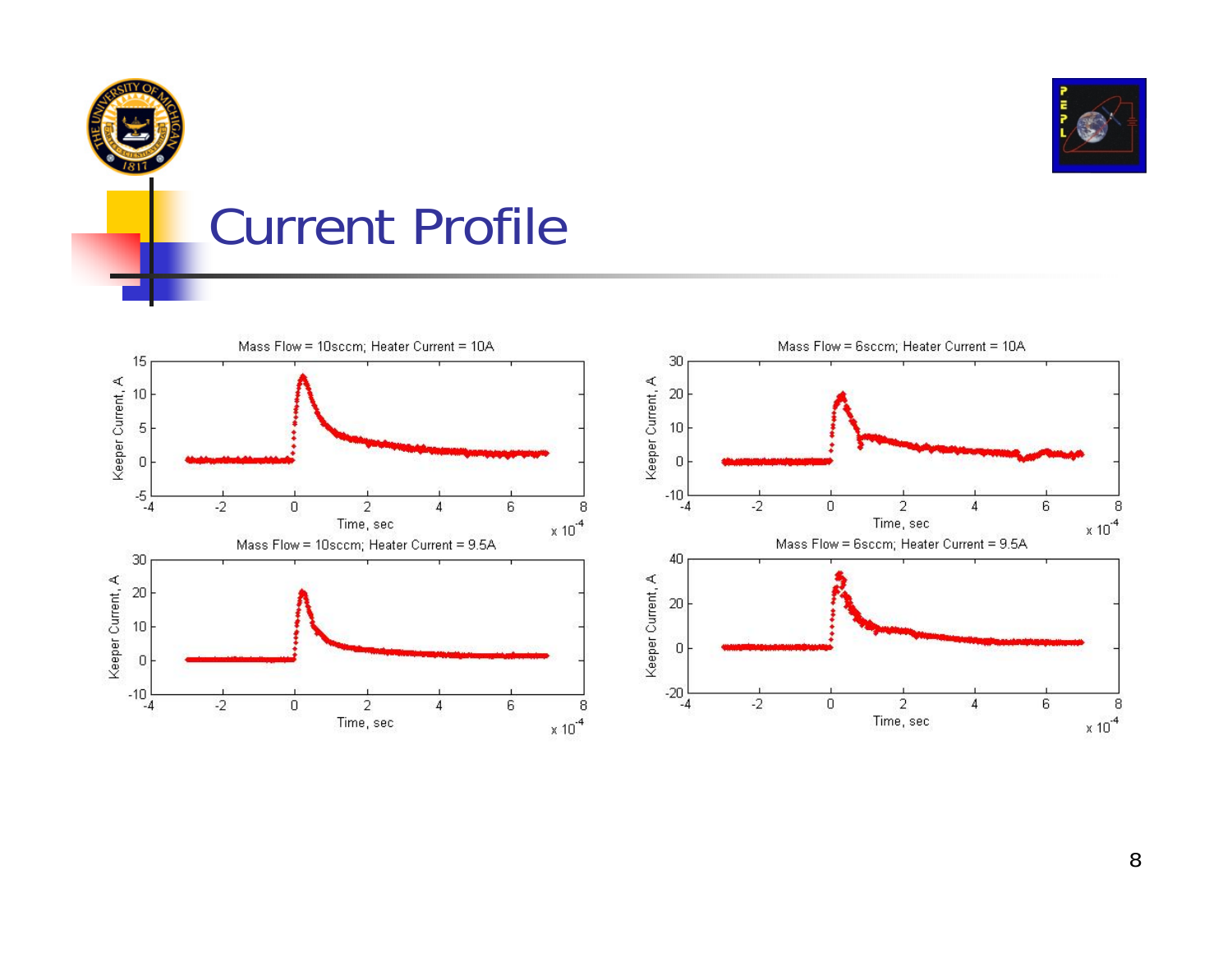



# Current Profile (cont.)



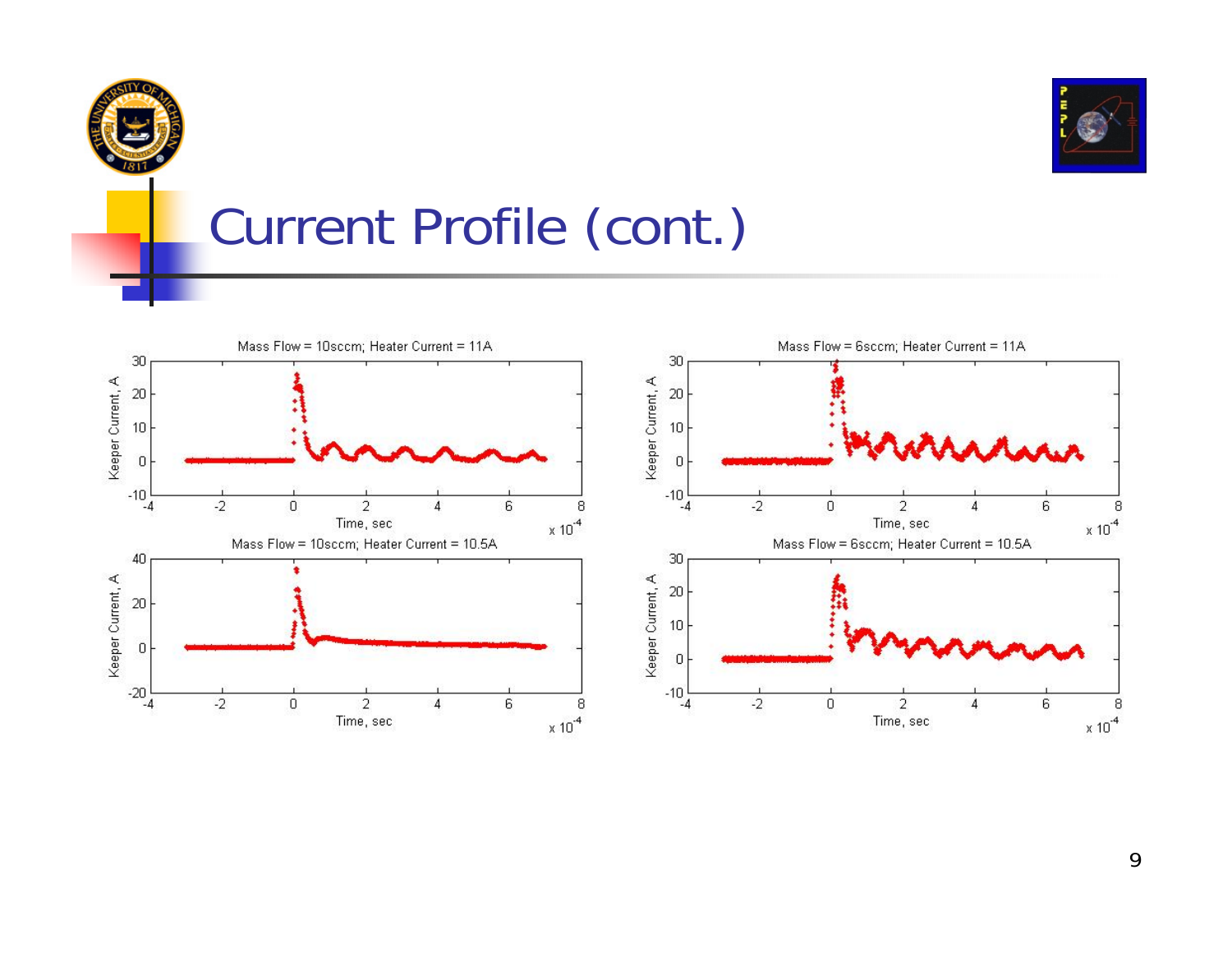



# Current Profile (cont.)

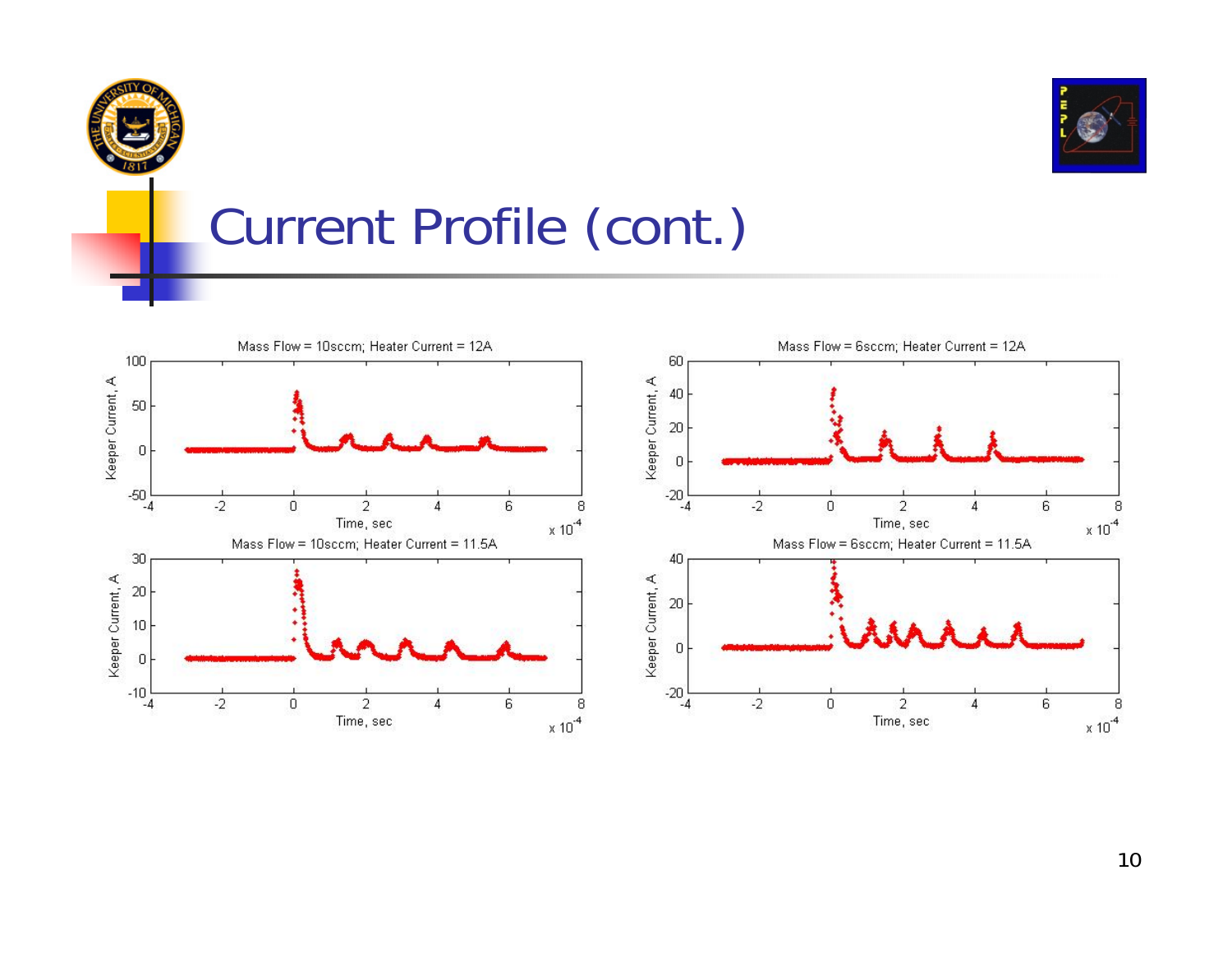



### Frequency Spectrum



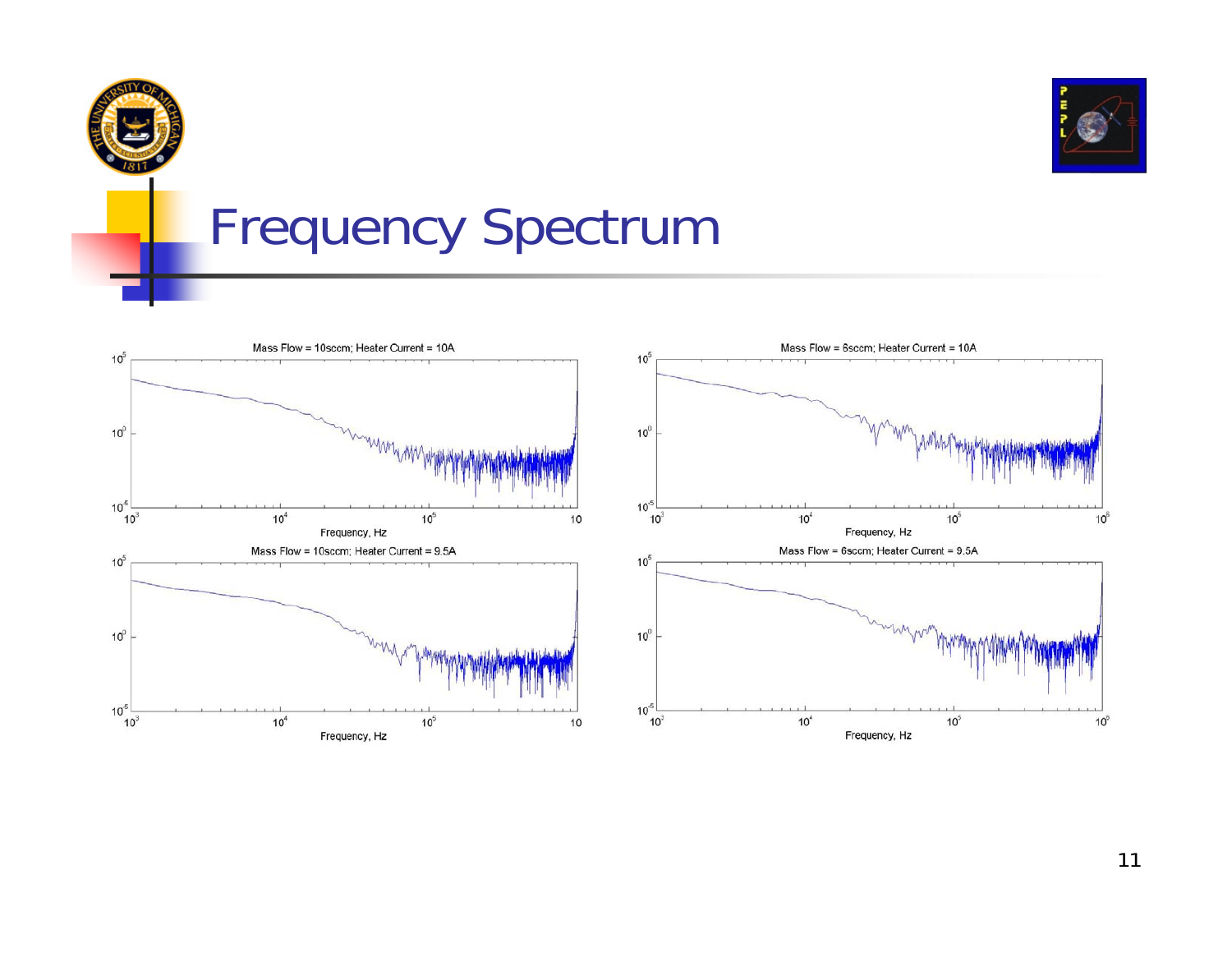



#### Frequency Spectrum (cont.)



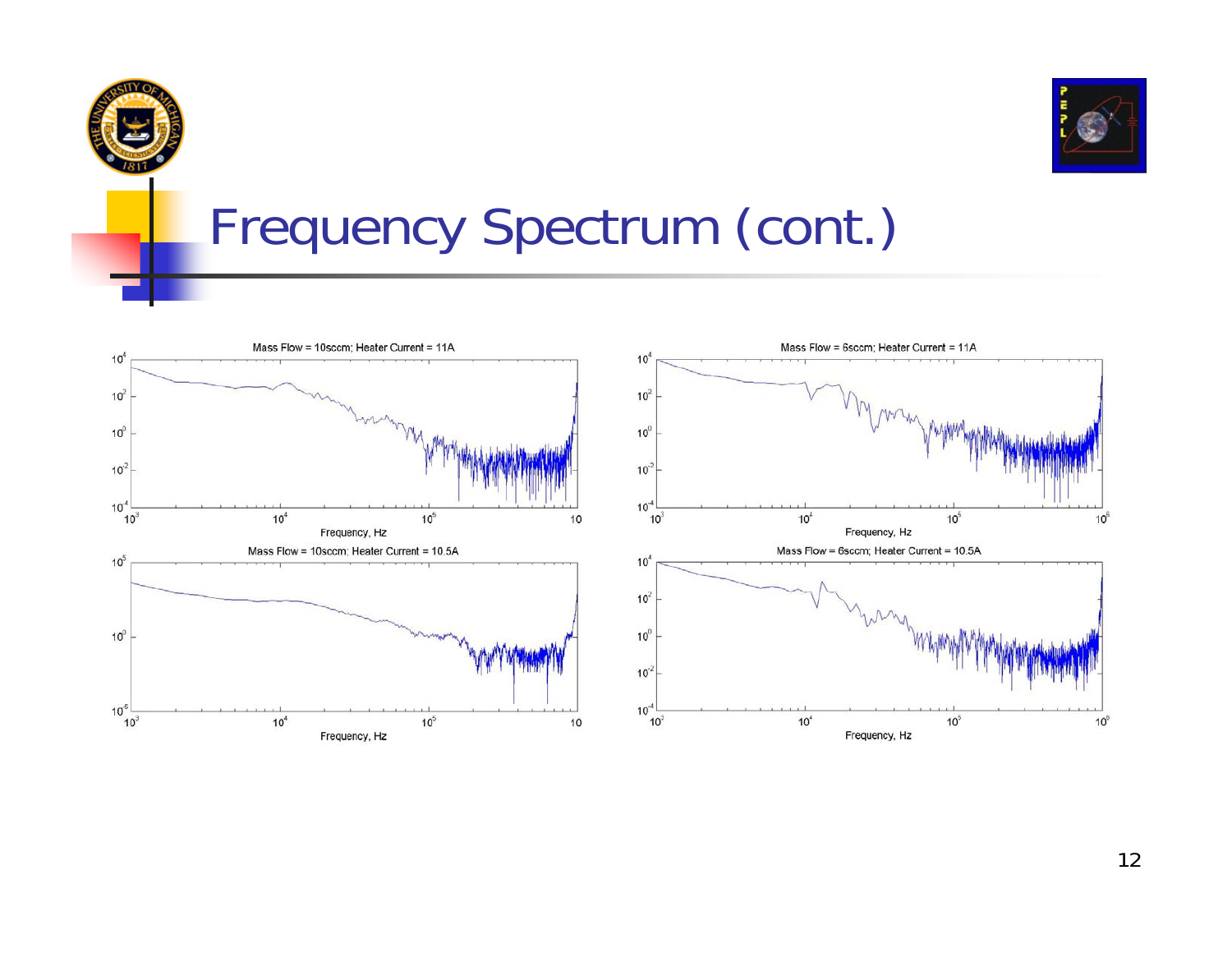



#### Frequency Spectrum (cont.)



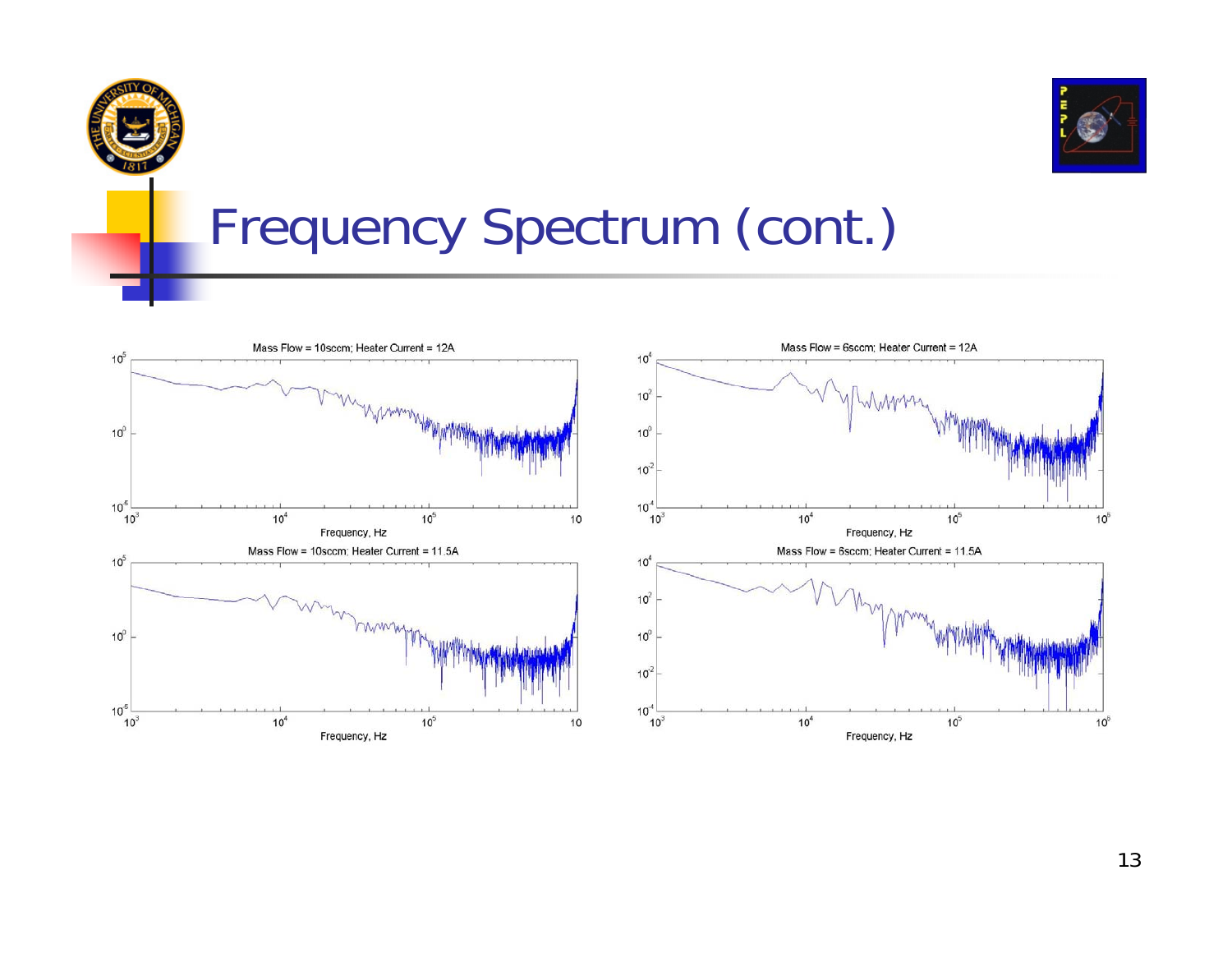



# Conclusion & Future Work

- Breakdown voltage as a function of heater power follows the power law and increases with higher mass flow and lower heater power
- $\mathcal{L}_{\mathcal{A}}$  Initial current growth rate does not vary with heater power and mass flow
- $\mathcal{L}^{\text{max}}$  Current decay (to steady state level) shows interesting oscillation at  $\sim$  10<sup>4</sup> Hz for higher heater currents
- $\mathcal{L}_{\mathcal{A}}$ Frequency spectrum shows no noticeable peaks otherwise
- $\mathcal{L}_{\mathcal{A}}$  Incorporate an anode to shift the discharge current from the keeper and leave the keeper floating to study steady-state characteristics
- $\mathcal{L}_{\mathcal{A}}$ A full investigation of the LaB<sub>6</sub> pre-ignition temperature via disappearing-wire pyrometry
- $\overline{\phantom{a}}$ Study the feasibility of heaterless breakdown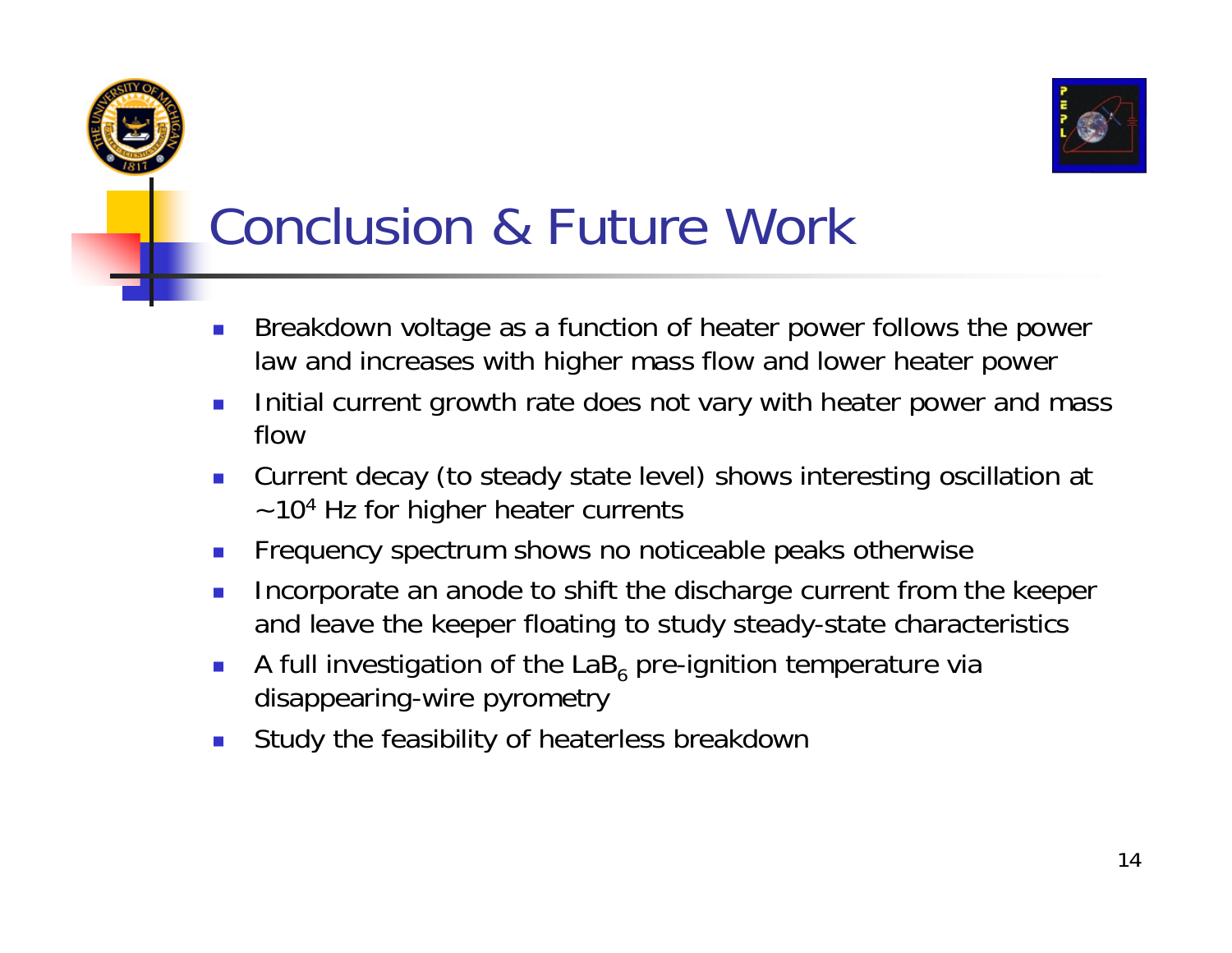

#### References

- $_{1)}$  D.M. Goebel and R.M. Watkins, "LaB<sub>6</sub> Hollow Cathodes for Ion and Hall Thrusters," AIAA-2005-4239, 41<sup>st</sup> Joint Propulsion Conference, Tucson, AZ, Jul 2005.
- 2) K.N. Leung, P.A. Pincosy, and K.W. Ehlers, "Directly Heated Lanthanum Hexaboride Filaments," Rev. Sci. Instrum., Vol. 55, pp. 1067-1068 (1984).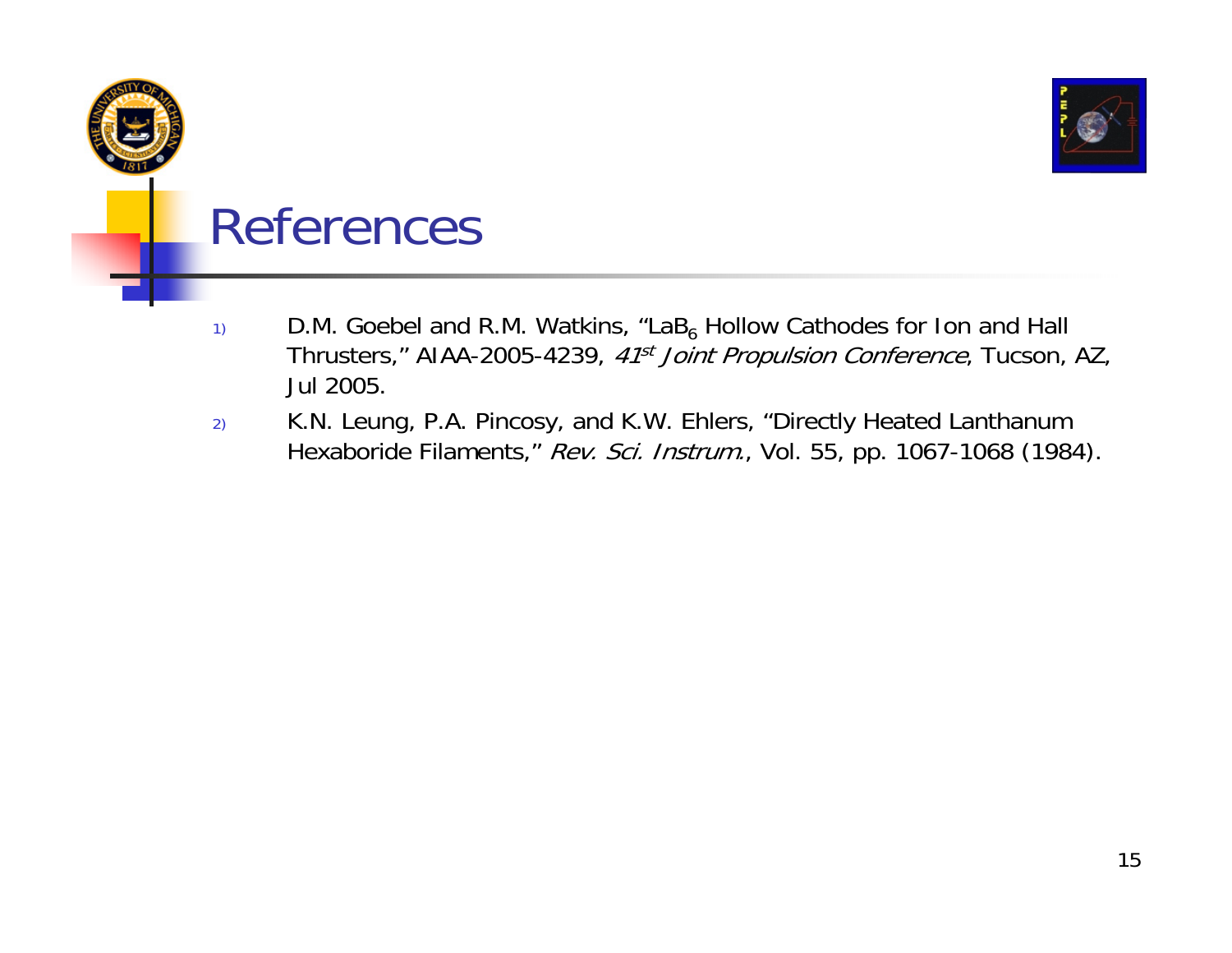

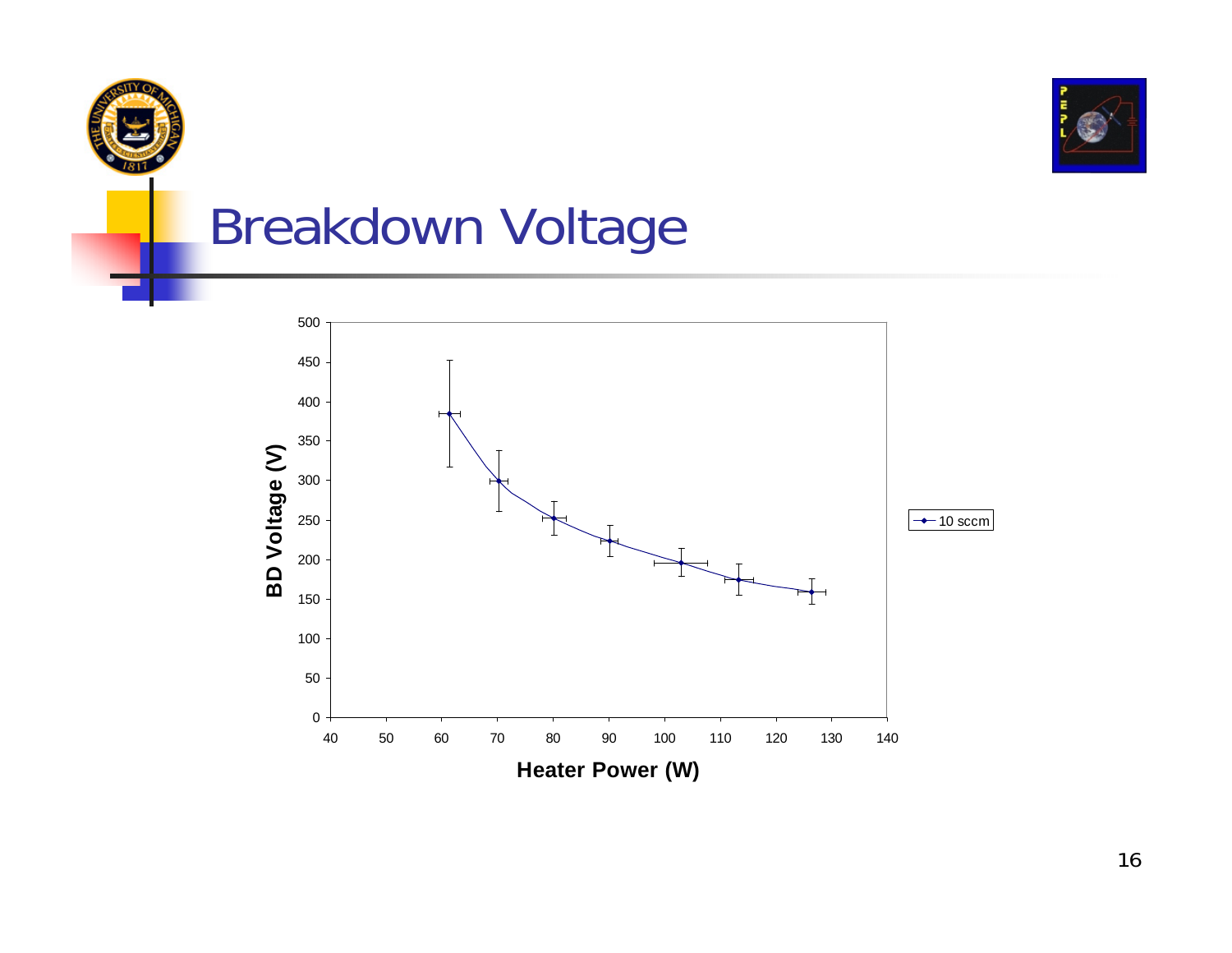

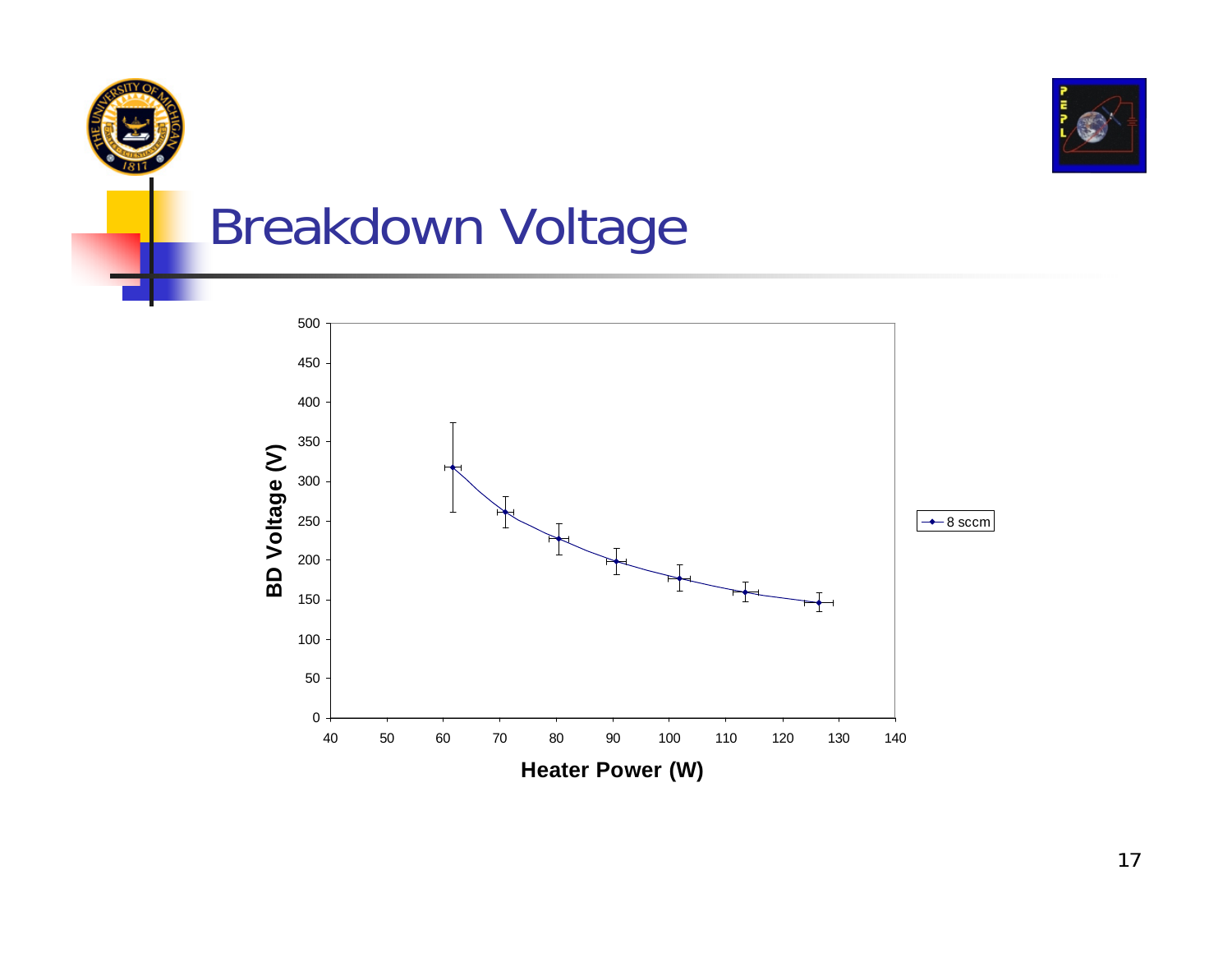

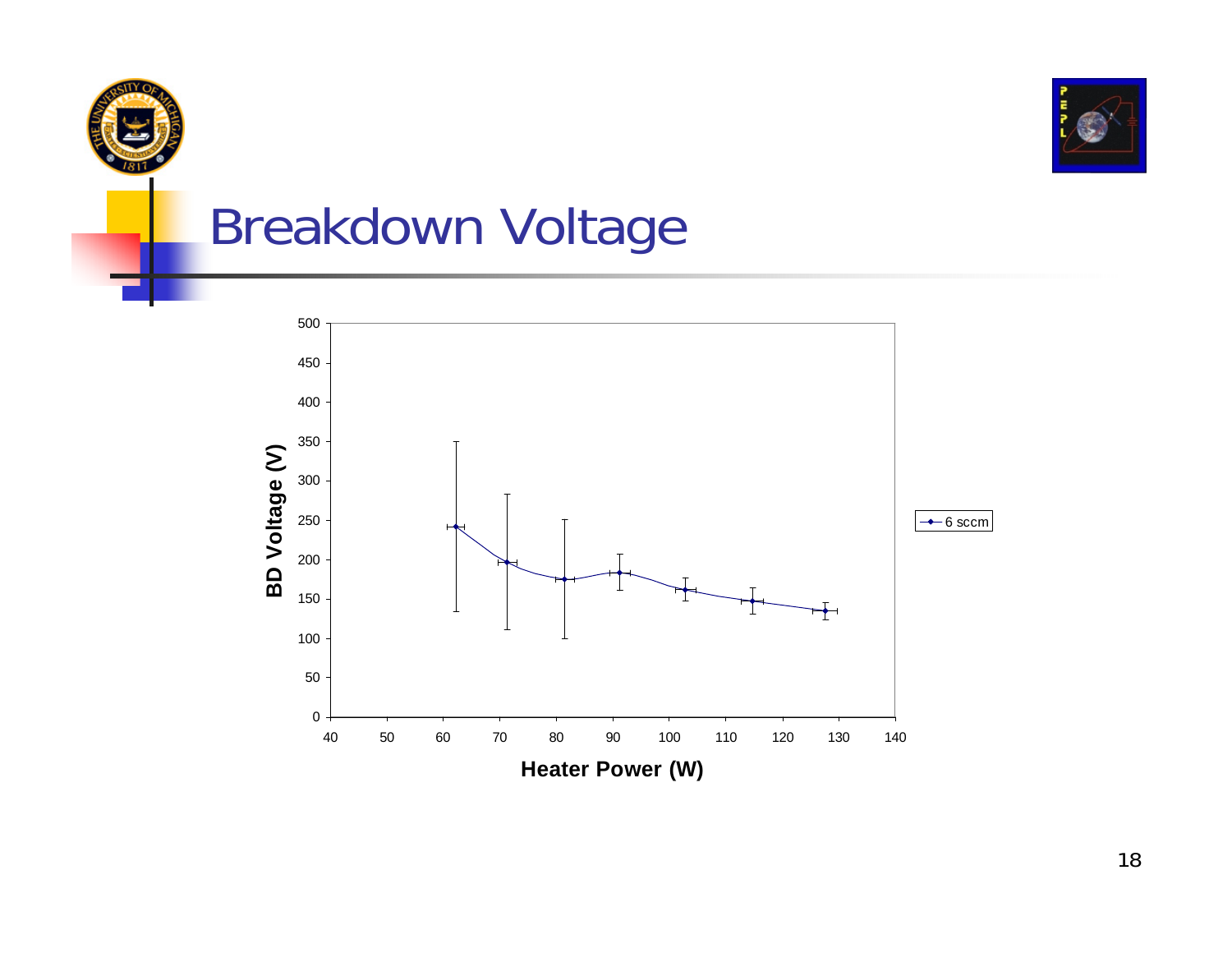

#### Current Profile

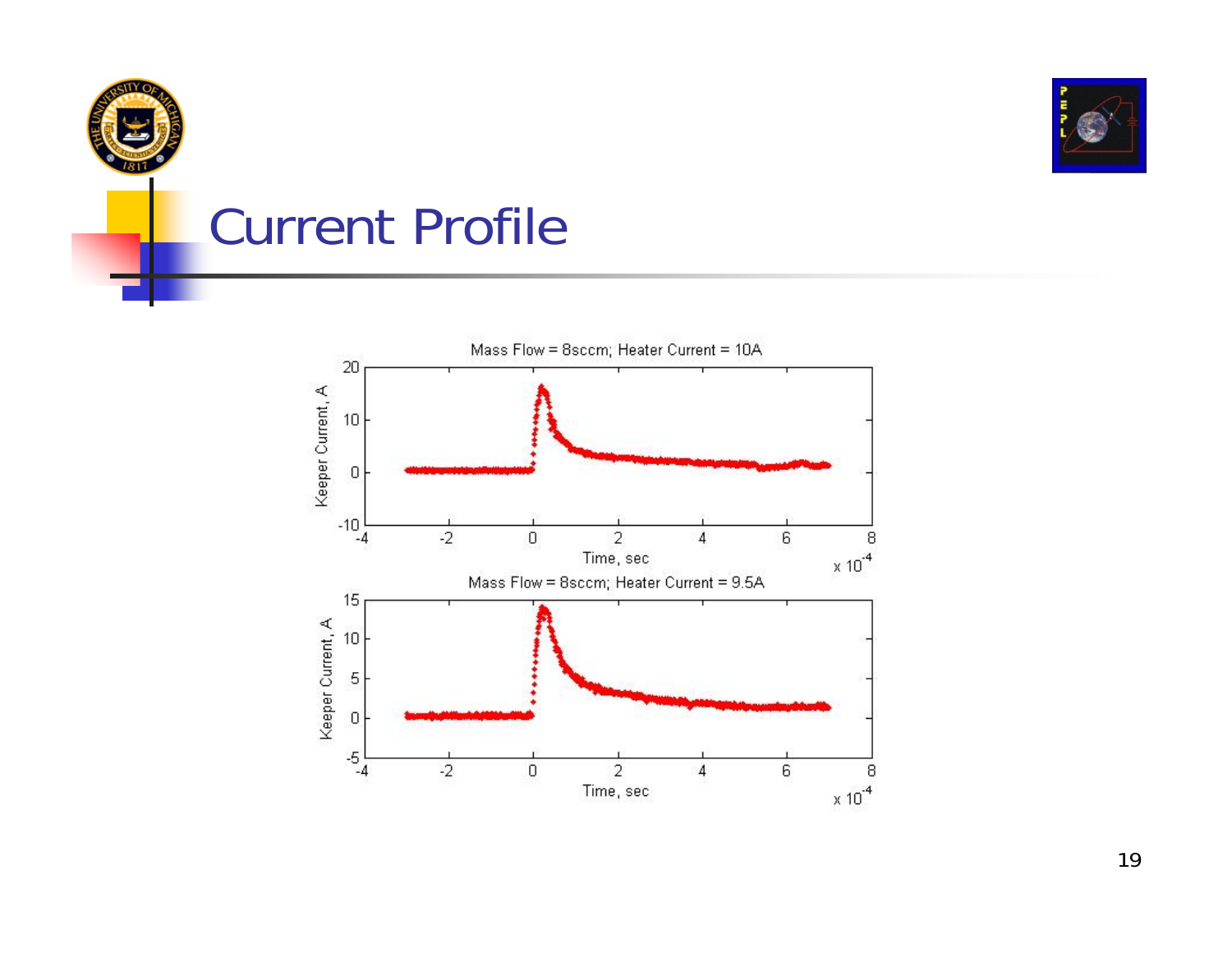

### Current Profile (cont.)